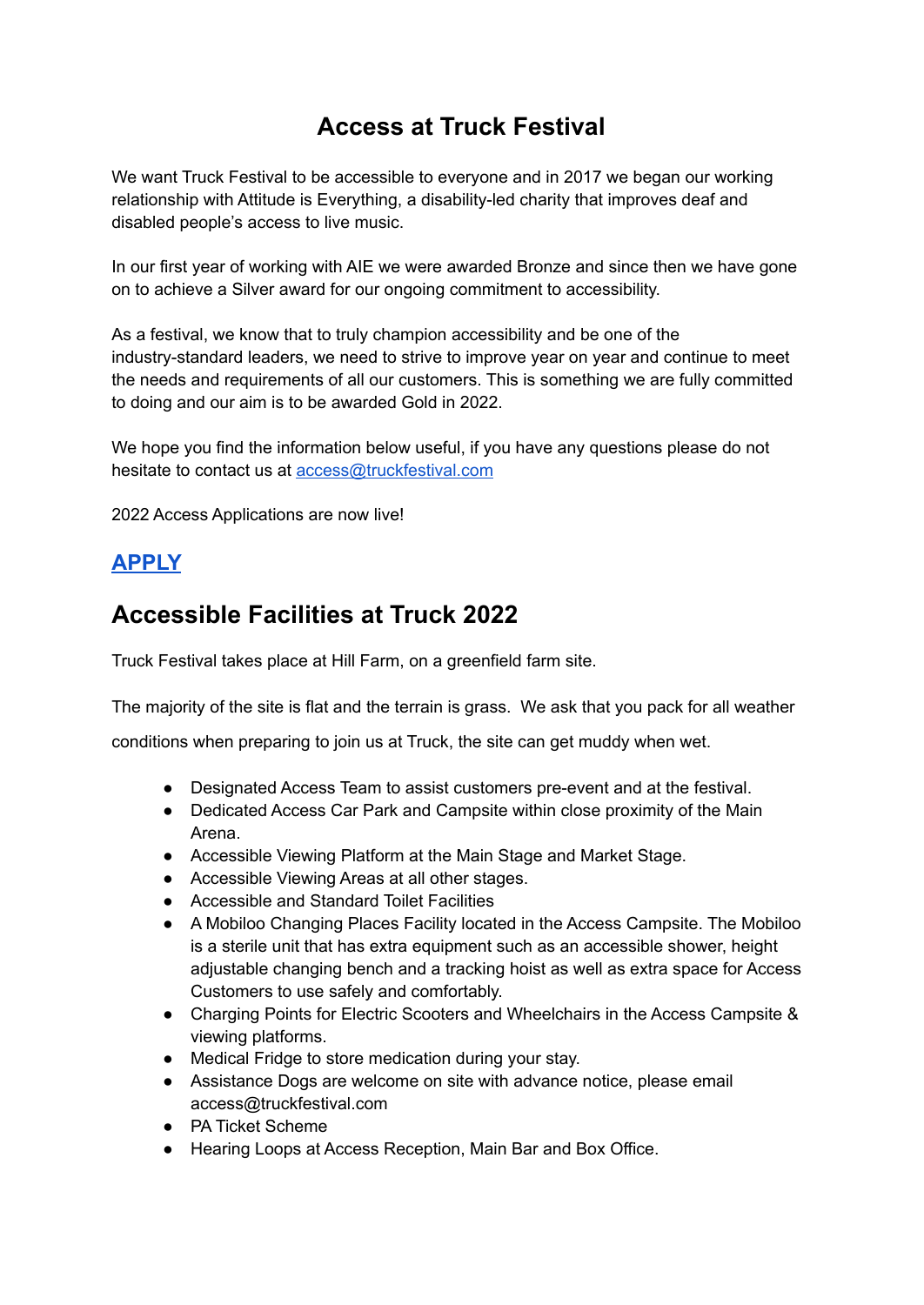#### **Strobe Lighting**

Please be aware strobe lighting will be used in many artists' sets. There will not be a warning immediately before a period of strobe lighting.

#### **Accessible car parking space**

In order to reserve an accessible car parking space at the festival, please submit a copy of your valid blue badge.

#### **Dietary requirements**

Truck kindly asks that you don't bring your own food and drink into the Main Arena, however, if you have any specific dietary requirements due to health conditions please complete an Access Application to be pre-approved by the Access Team. This will avoid confiscation of food and drink in advance of your arrival.

#### **Medication**

If you require prescriptive medication with you during your time at the festival, please complete an Access Application to be pre-approved by the Access Team. This will ensure that security are aware that you will be bringing this to the event. Please ensure all medication is kept in a clear polythene bag as it may need to be inspected upon arrival.

#### **Additional information:**

We operate on a case by case basis as we appreciate that everyone has different access requirements and we want everyone to have a great time at Tramlines.

**If you have any specific access requirements (such as BSL) or wish to submit supporting evidence that is not listed above please complete an Access Application and a member of the Access Team will be in touch.**

## **HOW TO BOOK ACCESSIBLE FACILITIES**

- 1. Purchase your tickets for Truck via our Ticket Page. If you are applying for our PA Ticket Scheme please DO NOT purchase a ticket for the person acting as your PA as this is allocated once your application is approved by the Access Team.
- 2. Complete the Access Application form. Please include your valid ticket reference number and submit your supporting documents in this form.